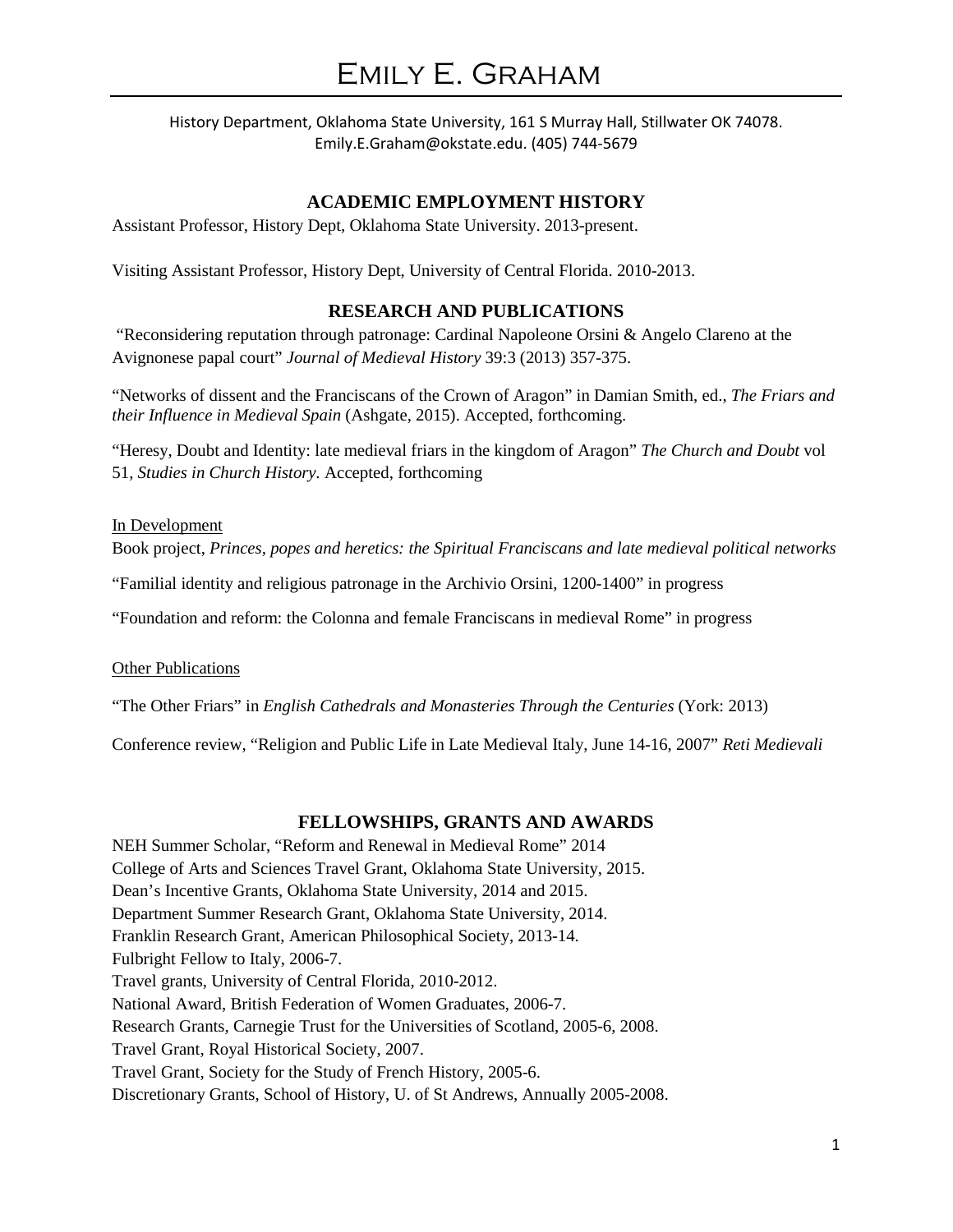# **CONFERENCE PRESENTATIONS**

International Medieval Congress, University of Leeds Institute of Medieval Studies, Summer 2015. "Foundation and Reform: The Colonna and Female Franciscans in Medieval Rome"

Texas Medieval Association, University of North Texas (Denton, TX) October 2014 "The Afterlife of a Heretical Movement: Franciscan Tertiaries and Beguins in the Kingdom of Aragon, c. 1320-1350"

Ecclesiastical History Society, *The Church and Doubt* (Sheffield, UK) July 2014 "Heresy and Identity: late medieval friars and the kingdom of Aragon"

St Louis University in Madrid, *The Friars and their Influence in Medieval Spain*, April 2013. "Dissent and Franciscan identity in the Crown of Aragon, 1300-1350"

Conference on Renaissance and Medieval Studies, New College (Sarasota, FL), March 2012. "Monastic Bequests in the Archivio Orsini, c. 1200-1350 CE"

Southeastern Medieval Association, Agnes Scott College (Decatur, GA), October 2011. "Familial Tradition and Individual Devotion"

International Congress on Medieval Studies, Western Michigan University Medieval Institute (Kalamazoo, MI), May 2010. "Cardinal Napoleone Orsini at Avignon: patronage and politics."

International Medieval Congress, University of Leeds Institute of Medieval Studies, Summer 2008. "Patronage Networks and Political Alliances in the 14th-Century Papal Curia."

New College Conference on Medieval and Renaissance Studies, Sarasota FL, Spring 2008. "Burial Chapels, 'Family' Basilicas, and the Roman Cardinals of the Avignonese Curia: Faith, Influence, Tradition and the Individual in Fourteenth-Century Italy."

University of Toronto Centre for Medieval Studies Annual Conference, *Power and Patronage in the Middle Ages*, Spring 2008. "Tracing personal principles and political realities through the artistic patronage of Roman cardinals of the early 14<sup>th</sup> century."

International Medieval Congress, University of Leeds Institute of Medieval Studies, Summer 2007. "His Sister's Keeper?: Cardinal Giacomo Colonna's Patronage Relationships."

# **EDUCATION**

University of St Andrews, Scotland

- Ph.D. in History, November 2009. Supervisor, Prof. Frances Andrews Dissertation title: "The patronage of the Spiritual Franciscans"
- M.Litt. in Medieval History, November 2004. Supervisor, Prof. Frances Andrews Thesis title: '"They gave it for love of me": an analysis of the patronage of two *curtis* béguinages'

Smith College, Northampton MA

• B.A., May 2002. Major in English Literature, minor in History.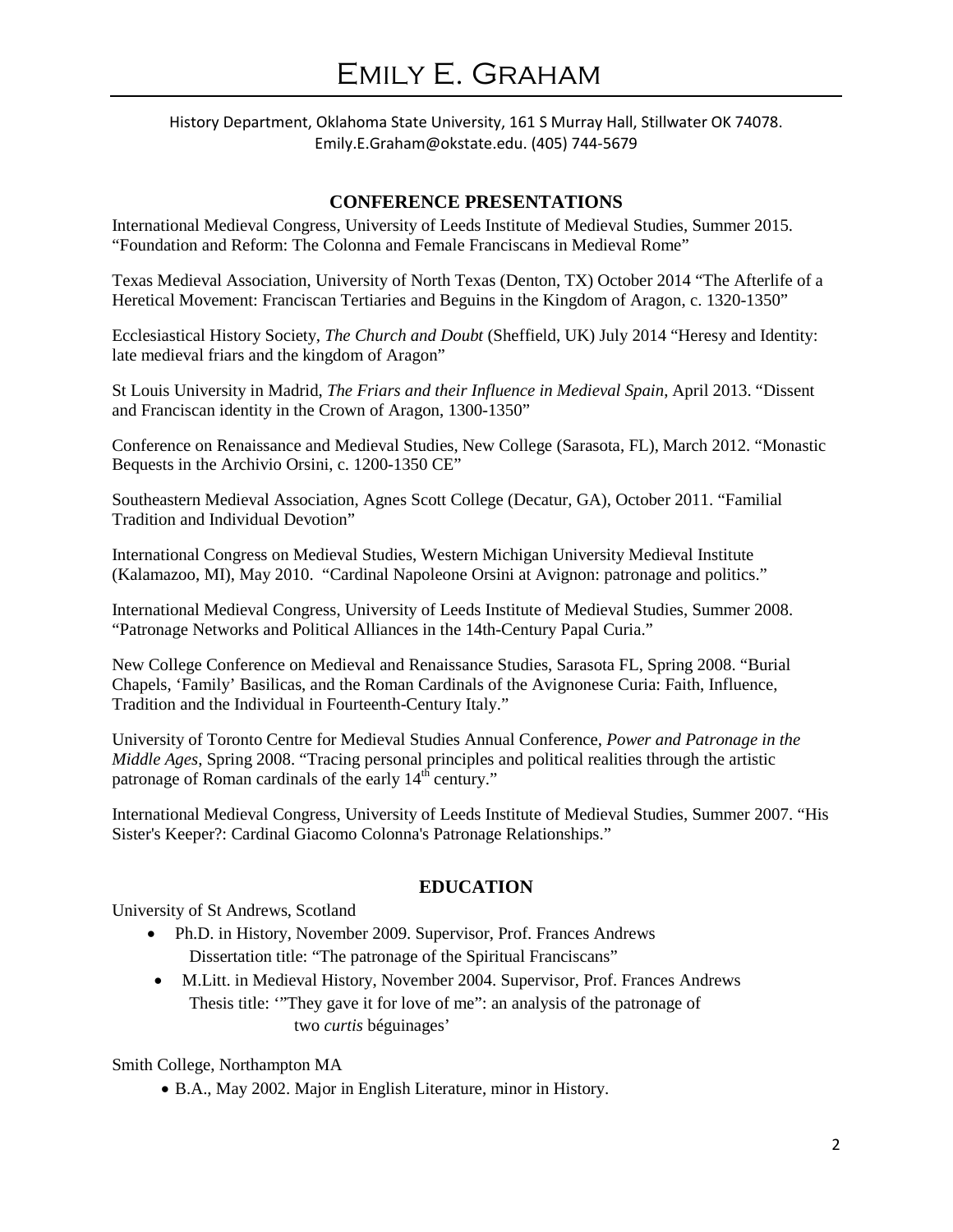# **TALKS AND INTERVIEWS**

- *"*Easter in medieval society" History Club, Oklahoma State University, March 11 2014.
- "The World of Carmina Burana" *Bach Festival Society of Winter Park*, May 6, 2013.
- "Saints Medals, Use and Meaning: The St Benedict Medal of New Smyrna" interview, RICHES podcast, Winter 2013
- "Medieval Histories and History-making" recorded lecture, UCF MOOC Writing History, Spring 2013

# **TEACHING EXPERIENCE**

## Oklahoma State University

- English History to 1485, undergraduate and graduate level
- Tudor-Stuart England, undergraduate and graduate level
- Early Middle Ages, 325-1000, undergraduate and graduate level
- Later Middle Ages, 1000-1500
- The Black Death, Honors 1-credit course
- Western Civilization to 1500, including online

## University of Central Florida

Undergraduate Teaching

- Study Abroad, "Medieval Religion In Practice: Use and Re-use" Spain & Italy, Summer 2012.
- Sorcerers, Saints and Heretics: Religion in the Medieval World.
- Women in European Society, Medieval to Modern: upper-level and Honors level.
- Medieval Society and Civilization, including online.
- History and Historians historiography and methodology course.
- England to 1485.
- Western Civilization I.
- Honors in the Major (senior thesis) adviser, "The Mayor and Early Lollard Dissemination".
- Committee member, "Plague Saints After the Black Death" and "Female Resisters and Collaborators in Vichy France"

# Graduate Teaching

- Colloquium in Medieval Europe: Women and Gender in the Medieval World.
- Independent Studies in women's and medieval history, medieval drama.
- Capstone committees, 2012-2013. Topics: Ritual and amulets in Byzantium, and Race and gender in Florida state asylums, c. 1950-1980.